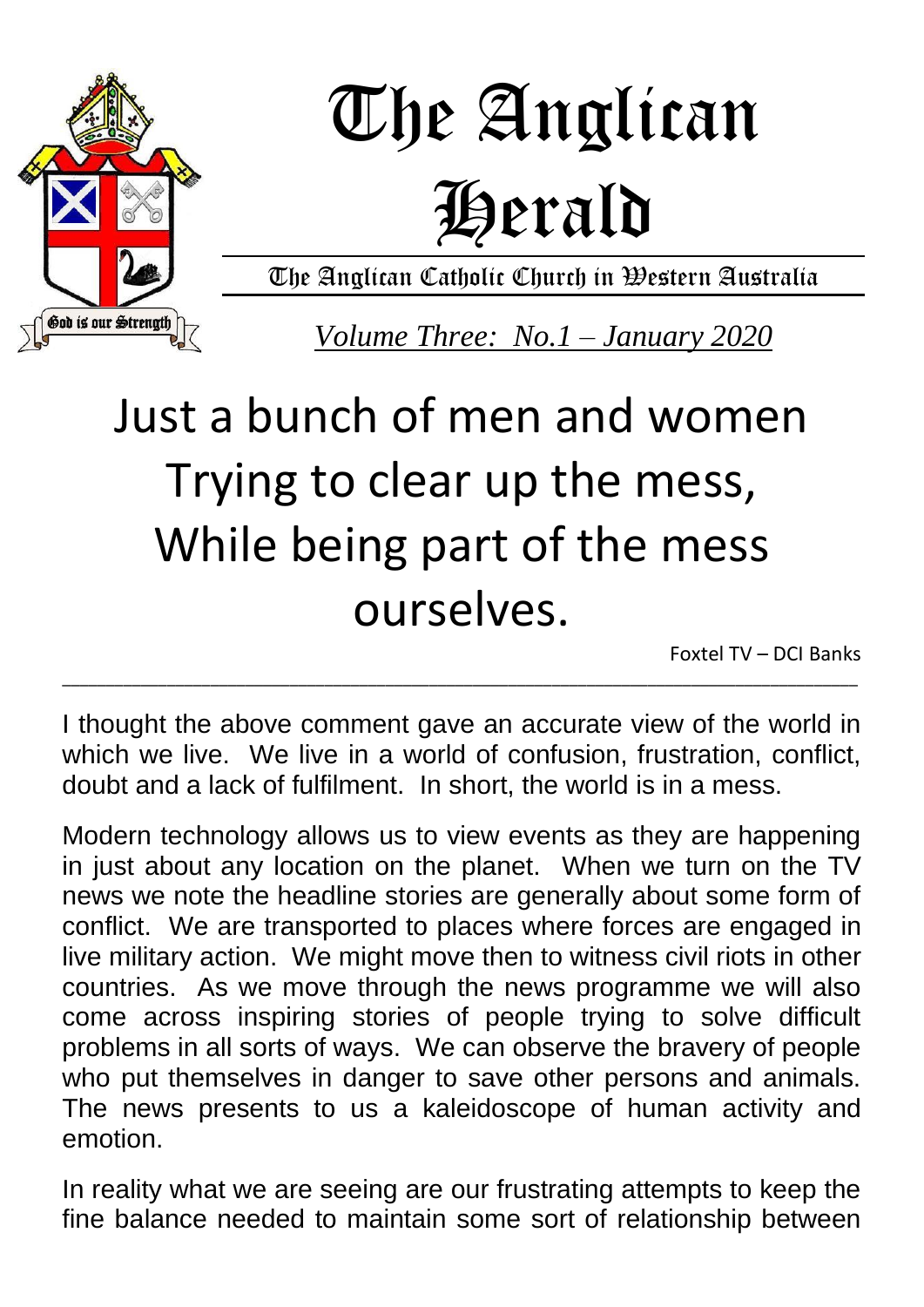the suggested ways offered to bring harmony between and within the nations of the world.

The fine balance in relationships does not only involve nations, it is the real life experience of individuals – people just like you and me.

While there are many things that occur in the world over which we have no control, most of the problems and difficulties we face are of our own creation. We never seem to really find the right balance. **And why is this so?**

While there are many individuals, organizations and campaigns doing all they can to bring peace and harmony they are going about it in the wrong way. In the main they are relying on their own abilities to solve the issues we are faced with. We are indeed –

#### **Just a bunch of men and women Trying to clear up the mess While being part of the mess ourselves**

The fact is we cannot achieve peace and harmony on our own, nor are we meant to. We are created beings and we are designed to live in both a relationship and partnership with our creator – God. Furthermore, that relationship must be based on love because God is Love and we must allow that love to inform all our activity and decision making.

It is often said that we cannot love other people if we do not love ourselves. I believe this to be true but I also believe that along with loving ourselves we must also love God.

#### **We will truly be in love with ourselves When we are with God and in love with God**

When we have this loving relationship with God we will find fulfilment in our lives. If all humanity had this relationship with God, all doubt, confusion, frustration and conflict would be done away with and the world could live in peace and harmony.

This is why it is so important to proclaim the Gospel and spread the Good News about the salvation offered to us through the death and resurrection of Jesus Christ the Son of God.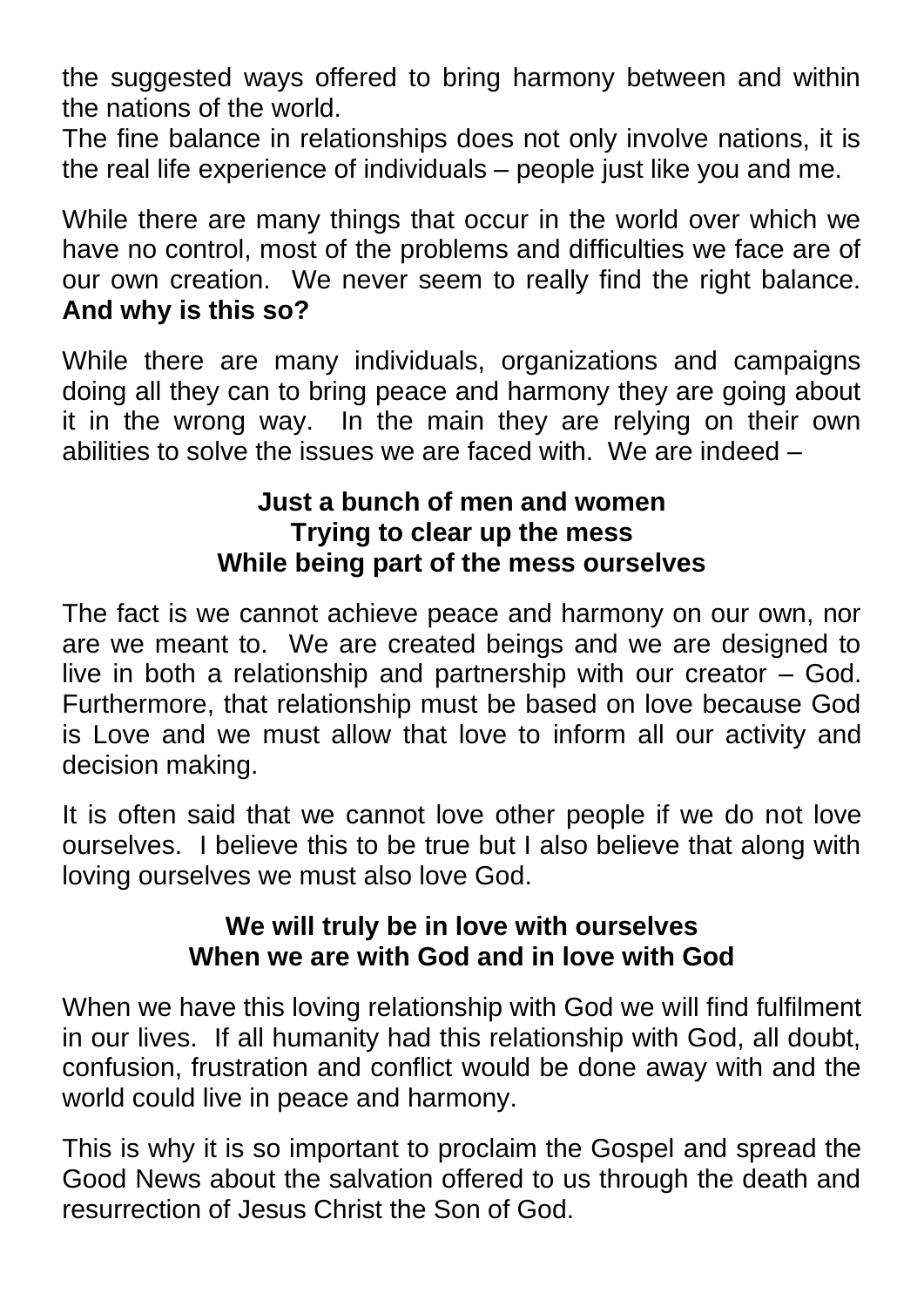#### **And this is the Mission of the Church**



When we read the Bible we are reading about God's relationship with His creation, particularly with Man and Woman. But we should clearly see that the Bible is not only about relationship it is also about partnership.

From the time of God's calling of Abraham we see God entering into a partnership with all those He has called. The Old Testament Patriarchs – Abraham, Isaac and Jacob partnered with God to establish the family through which God would bring forth salvation for the whole world.

When we read of the lives of the prophets, priests and kings in the Old Testament we see they are working in partnership with God. It is true that not all the partnerships were successful; some of those who God had called fell by the wayside and in fact opposed God. However God kept on inviting people into partnership so that His purposes would be achieved.

In the Gospels and the Epistles we see this practice continuing. Jesus called the disciples to work in partnership with Him as He went from place to place preaching to the crowds and healing the sick. The establishment of the Church came into being through a partnership between the Holy Spirit, the Apostles and the faithful gathered together. We read of the Apostles, St Paul and others spreading the Good News of the Gospel as they travelled to many places in partnership with and under the guidance of the Holy Spirit.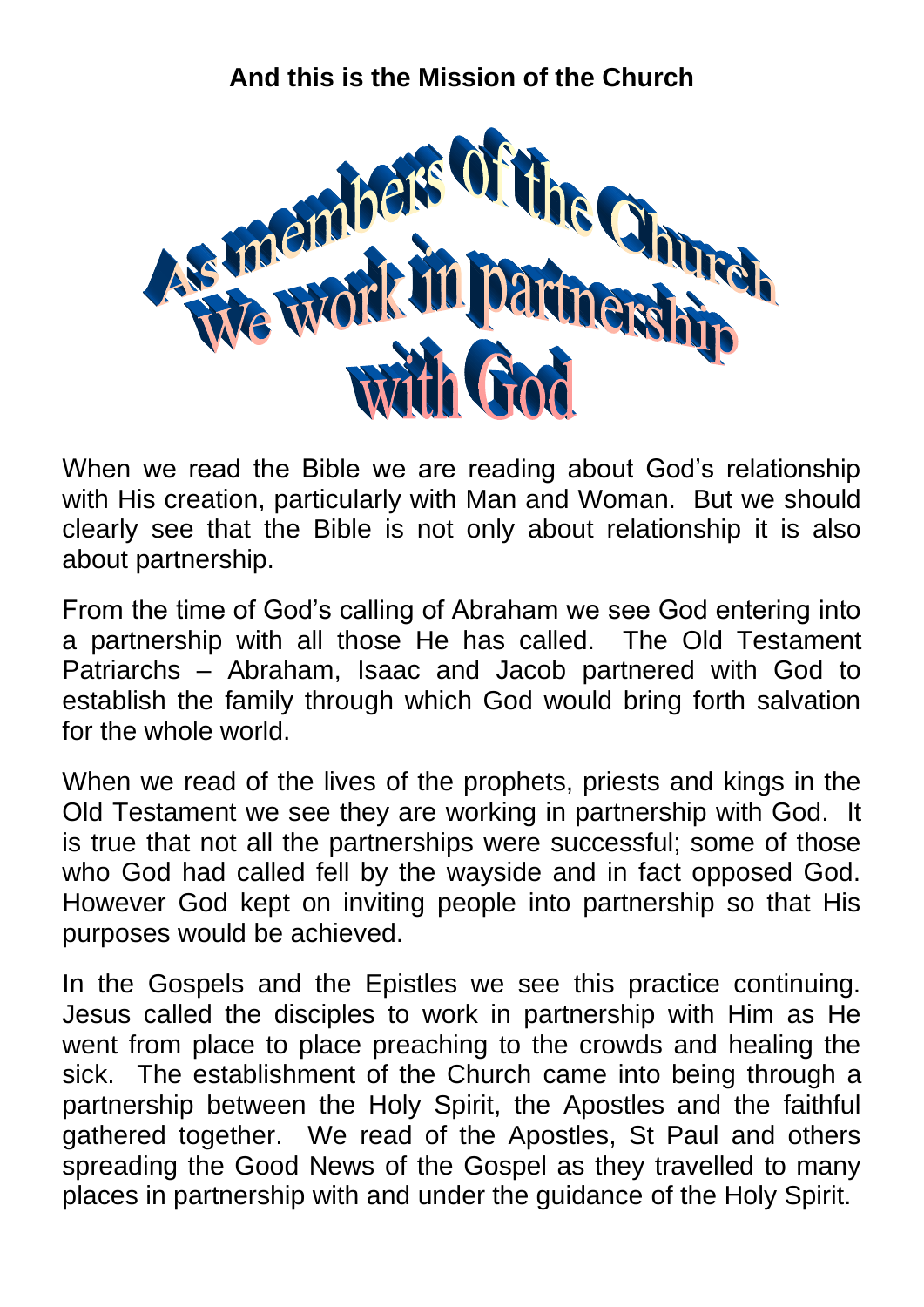#### **You and I are members of this same Apostolic Church**

At our Baptism we became something we were not before - *Children of God, Members of Christ and Inheritors of the Kingdom of Heaven.* We also received the gift of the Holy Spirit. At our Confirmation we were given the necessary grace to take responsibility for our own Christian Faith. Once again at both our Baptism and Confirmation we became partners with God as He gave us His grace and the Holy Spirit to take our part in the Mission that Jesus gave to His Church.

Jesus has promised to be with us to the end of the world. We can trust Him to keep His promises. When our faith is challenged Jesus has promised to provide what is necessary to defend our faith, even giving us the words to say. *See Luke 12.8-12 and 21.10-18.*

We should be aware by now that the Christian Faith is under great persecution. Everywhere you turn the Church is being challenged. We are being encouraged to say 'happy holidays' rather than 'merry Christmas'. There are fewer and fewer Christmas decorations depicting the Nativity or reference to any Christian celebration. During this difficult time for the Faith it is important for believers to stand strong in the knowledge that in God's good time He will bring all things under subjection to Jesus our Lord. This is God's promise.

## This is our Faith

That God became Man and dwelt